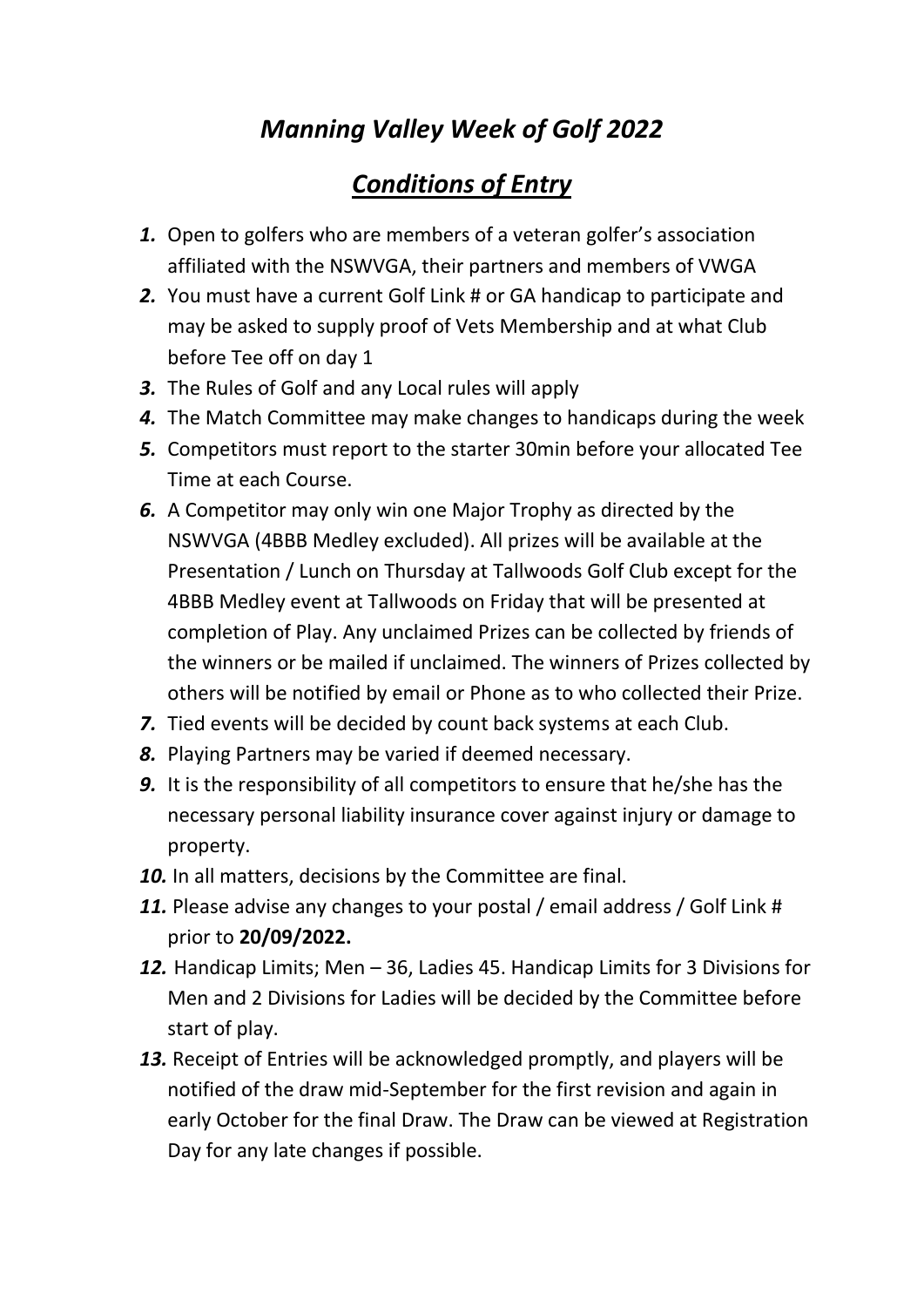- *14.* If you have no Email address, please send two stamped addressed envelopes to Allan Hobbs along with your entry form. *Address: 50/716 Harrington Rd Harrington NSW 2427*
- *15.* Soft Sprigs only allowed on all Courses. No Denim clothes of any kind and shirts must have collars.
- *16.* In Individual events prizes will be if applicable, Winners and Runner Up's in 3 Grades for Men and Winners and Runner Up's for Ladies in 2 Grades. All competitors who finish in first or second place are not included in the Ball Prizes.
- *17.* There will be NTP's in all events for Men and Ladies in each grade. Hole locations to be notified on the day by the Match Committee prior to Tee off.
- *18.* The NSWVGA Shield competition will consist of a 54 Hole Individual Stableford Event played on Days 1, 2 & 3. Prizes will be awarded for Winners and runners up in each Grade for Men and Ladies
- *19.* In the 4BBB Medley Event on Friday there will be nominated partners or if you didn't nominate your partner the committee will select a partner for you.
- *20.* Privately owned motorised Carts or Bikes will be allowed on all Courses if you have your own insurance.
- *21.* If you are running late for your Tee time, please contact the Pro Shop or Golf Shop at each Club and advise them so other arrangements may be put in place if possible.

#### *Wet Weather Policy*

Play will be held in wet weather unless cancelled by the Course Manager's to protect the golf course.

The field who commences the daily event up and until play ceases due to wet weather will constitute the days event if the enounced number of holes have been completed, unless it is part of the 54-hole event.

In the event of play being cancelled due to wet weather, the 54-hole event may become a 36-hole event.

If wet weather precludes the use of motorized buggies/vehicles, then the field continues with walkers only.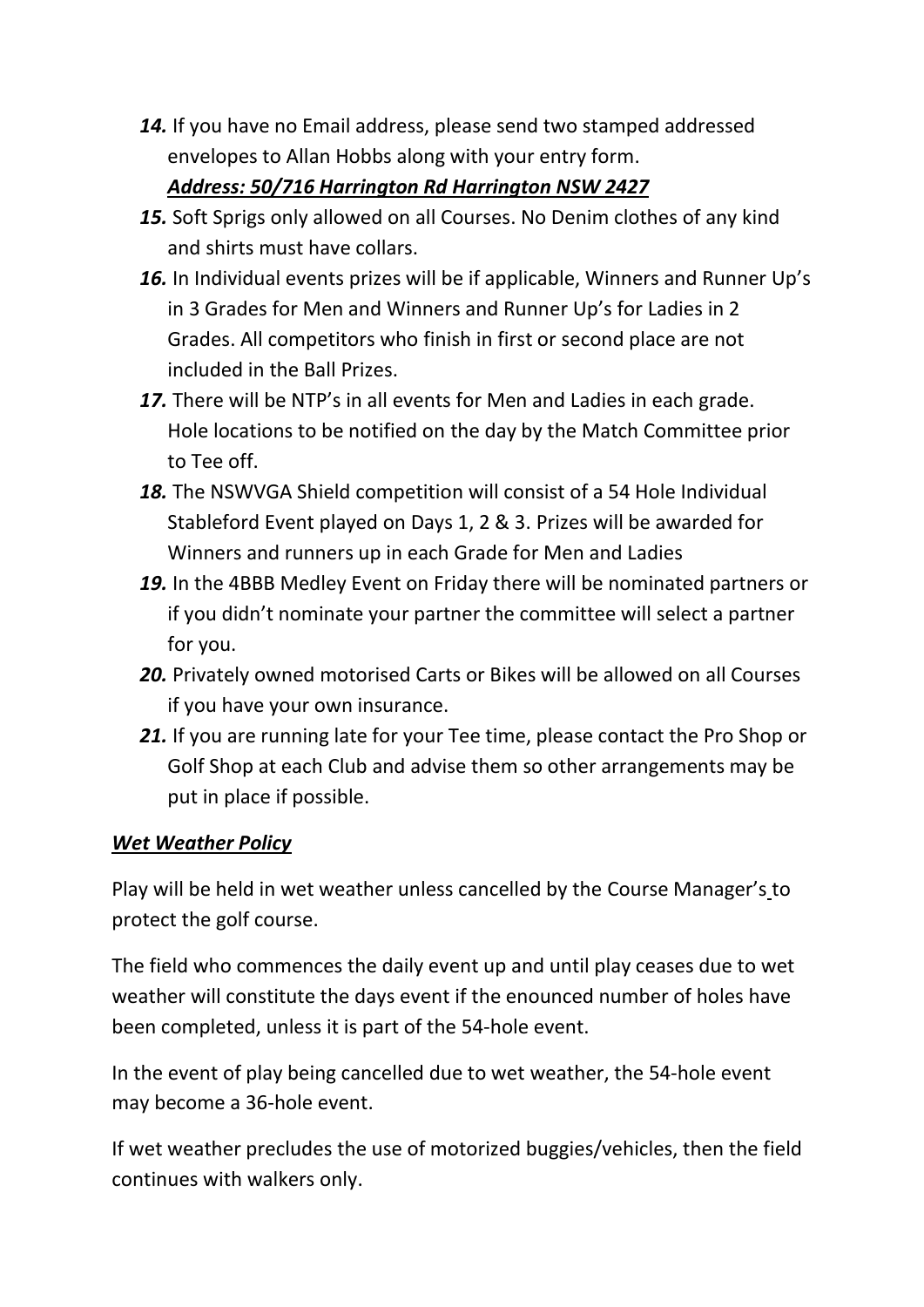Refunds due to wet weather will be declared at the conclusion of the event and will be net of expenses.

If you have played more than 8 holes there will be no refunds.

# *General Information*

#### *Entry Closing Date:*

20<sup>th</sup> September 2021 Entries will be accepted in order of receipt until course capacities are reached or until close off Date.

## *No Refunds will be made after that date unless authorised by the Committee due to extreme circumstances and will be net of expenses*

Entries for the 4 Days will be given preference

#### *Grades*

Men: 3 Grades Ladies 2 Grades.

#### *Match Committee:*

Has full control of all competitions which shall be run in accordance with the rules of Golf (R & A) and any local Course Rules on the Day. Any protests should be logged within 15 minutes after completion of your round. In the event of a dispute, the Match Committee's decision will be final.

## *Registration Day:*

Registration will take place between  $4.00$ pm  $-6.30$ pm on Sunday  $16<sup>th</sup>$ October 2022 at Club Taree. There will be finger food provided during this time. Draws & Tee Times for each Event will be on display for your information.

#### *Tee Times & Draw*

Tee Times and Draw will be available on Registration Day. All Players will be required to report to the starter 30min prior to their Tee Time.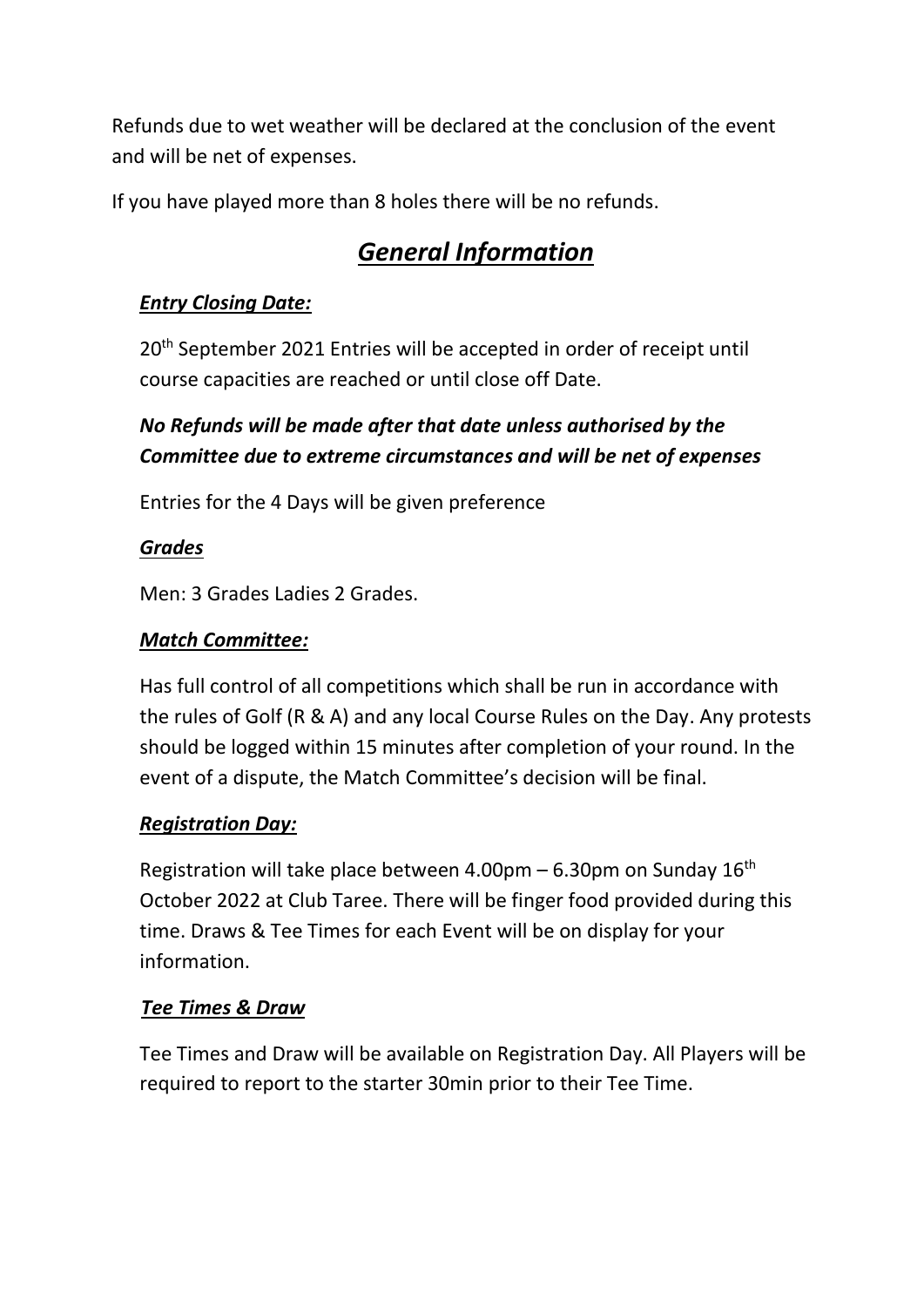#### *Handicaps*

Initial Handicaps will remain for the duration of the 54 Hole NSWVGA Shield Event. However, the Match Committee reserves the right to apply reductions for Daily Events.

#### *Prizes*

No Player may win more than one Major Trophy other than NSWVGA Shield and 4BBB Medley prize. All ties will be decided by the AGU count back system.

All prizes other than the 4BBB Medley Event will be awarded at the Presentation at Tallwoods Golf Club after completion of the final day's event.

The 4BBB Prizes will be awarded on Friday at Harrington Waters after completion of Play.

Unclaimed Prizes will be sent by mail, other than ones taken on behalf of a winner. If that is the case, then the winner will be notified by Email or Phone as to who picked up the prize on your behalf.

#### *Carts*

Hire Carts are available at all Courses, Players to arrange directly with each Club and book Carts at time of placing entry.

Taree Pro Shop (02) 6552-1506

Tallwoods Pro Shop (02) 6593-3228

Harrington Waters Golf Shop (02) 6556-0404

*Book early to avoid any disappointment.*

*Allan Hobbs*

*Tournament Director*

*0424 142 595* 

*hojac49@outlook.com*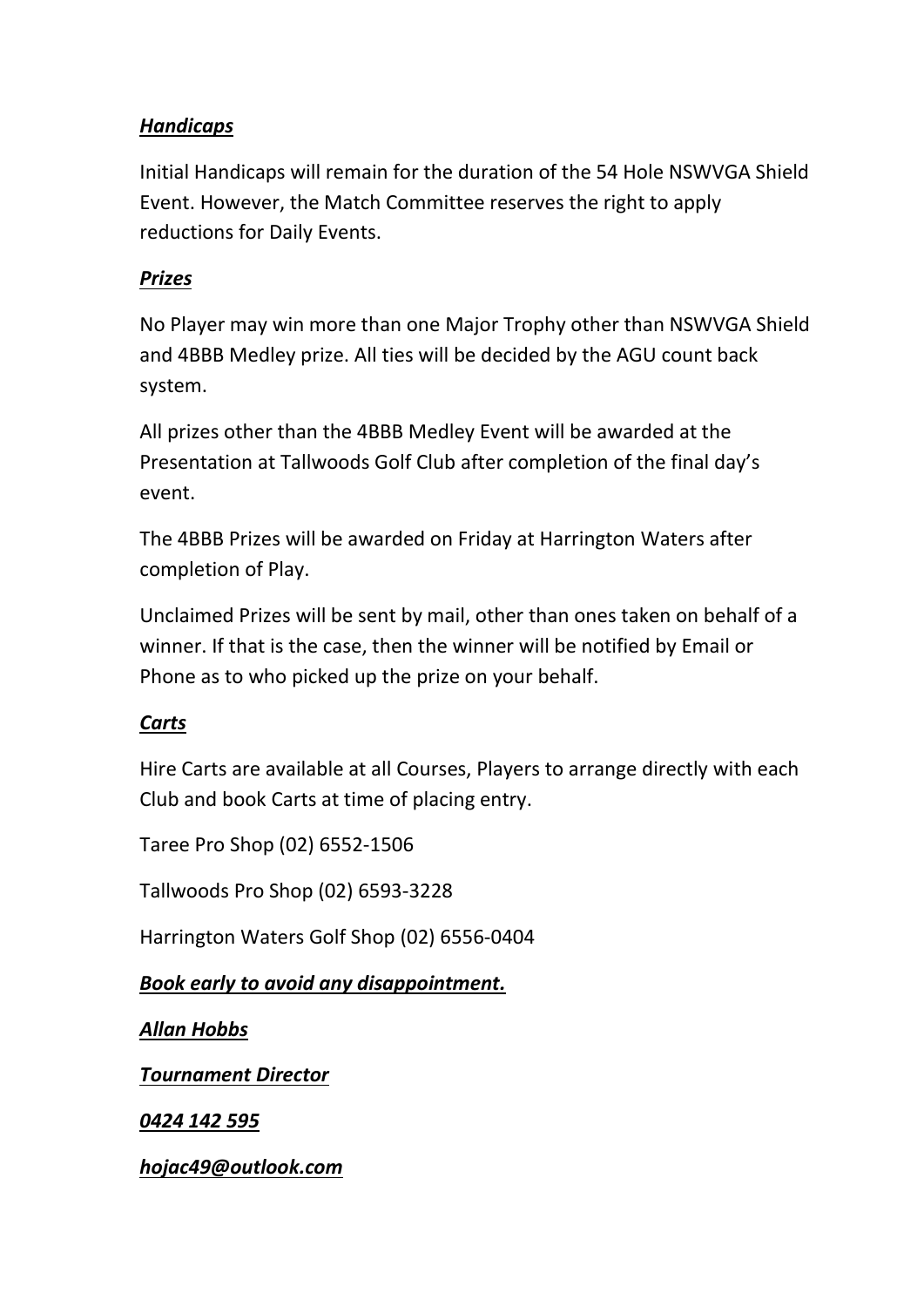# *Manning Valley Week of Golf Accommodation Listings*

# *Harrington*

## *Big 4 Colonial Holiday Park*

716 Harrington Road Harrington NSW 2427

Book online: [www.colonialhp.com.au](http://www.colonialhp.com.au/)

Manager's : Bonnie & Kane Callagher

Mobile : 0414 964 737

Phone : (02) 6556-3312

Book early to avoid any disappointments and mention you are involved in the Manning Valley Week of Golf

*Great place to stay for the travelling Caravan players, Curtesy Bus pick up and drop off to local Bowling Club* 

## *Harrington Hotel*

28 Beach St Harrington

(02) 6556-1205

Email:

They have 8 Rooms and it's a great place to eat

## *Oxley Anchorage Caravan Park*

#### 85 Beach Street Harrington NSW 2427

(02) 6556-1250

Located just across the road from the Bowling Club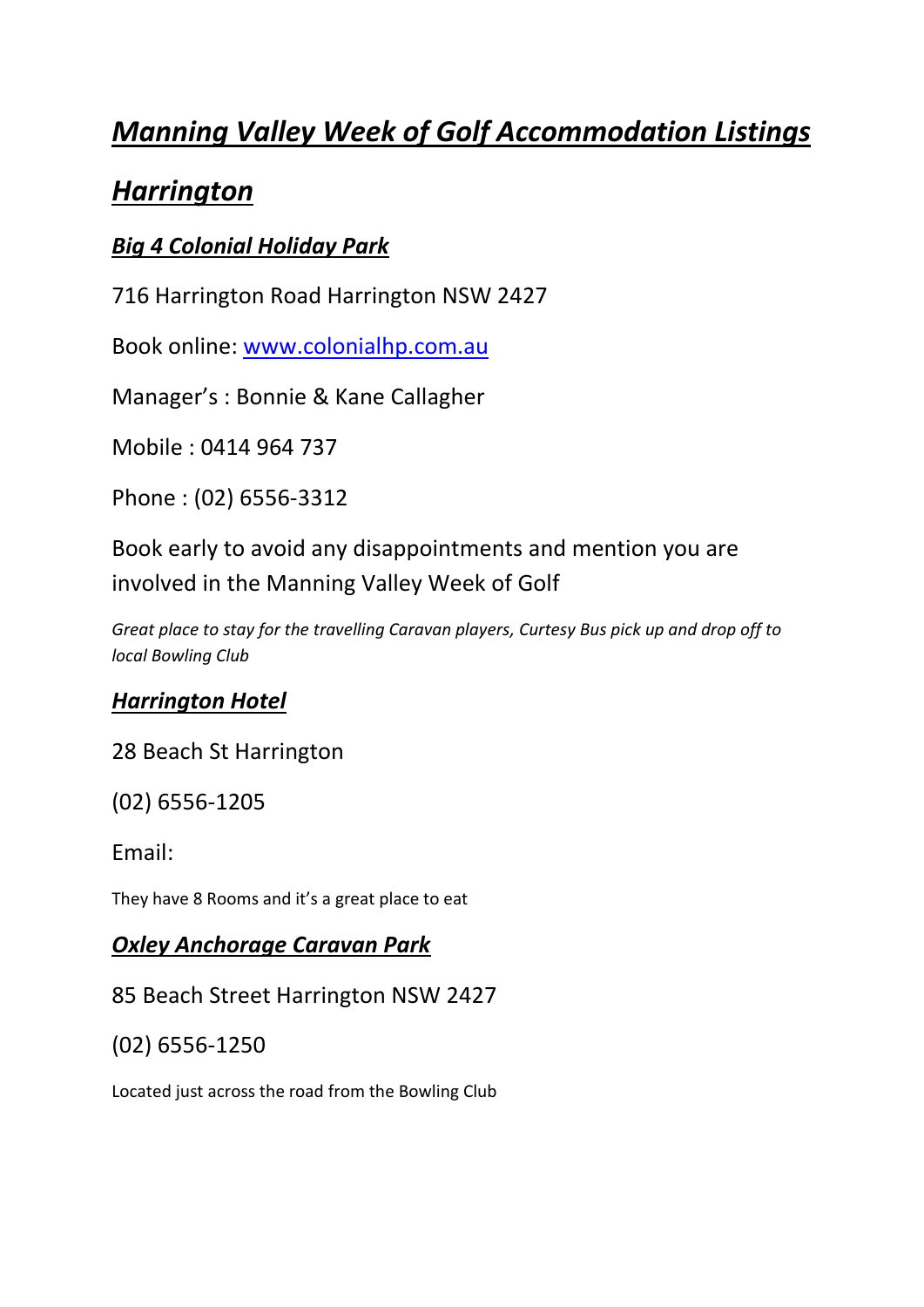## *Discovery Park Harrington*

Look up online for bookings

Discoveryholidayparks.com.au

A typical Discovery Park designed with kids in mind, just out of town on the way to Crowdy Head

# *Tallwoods*

#### *Serenity (Formally Ramada)*

357 Diamond Beach Road, Diamond Beach

(02) 6559-2719

#### *Halliday's Point Caravan Park*

296 Blackhead Road, Tallwoods Village 2430

0402 317 818

## *Tallwoods Country Club*

Cabin Style Accommodation

12 Bungalow's ready for bookings.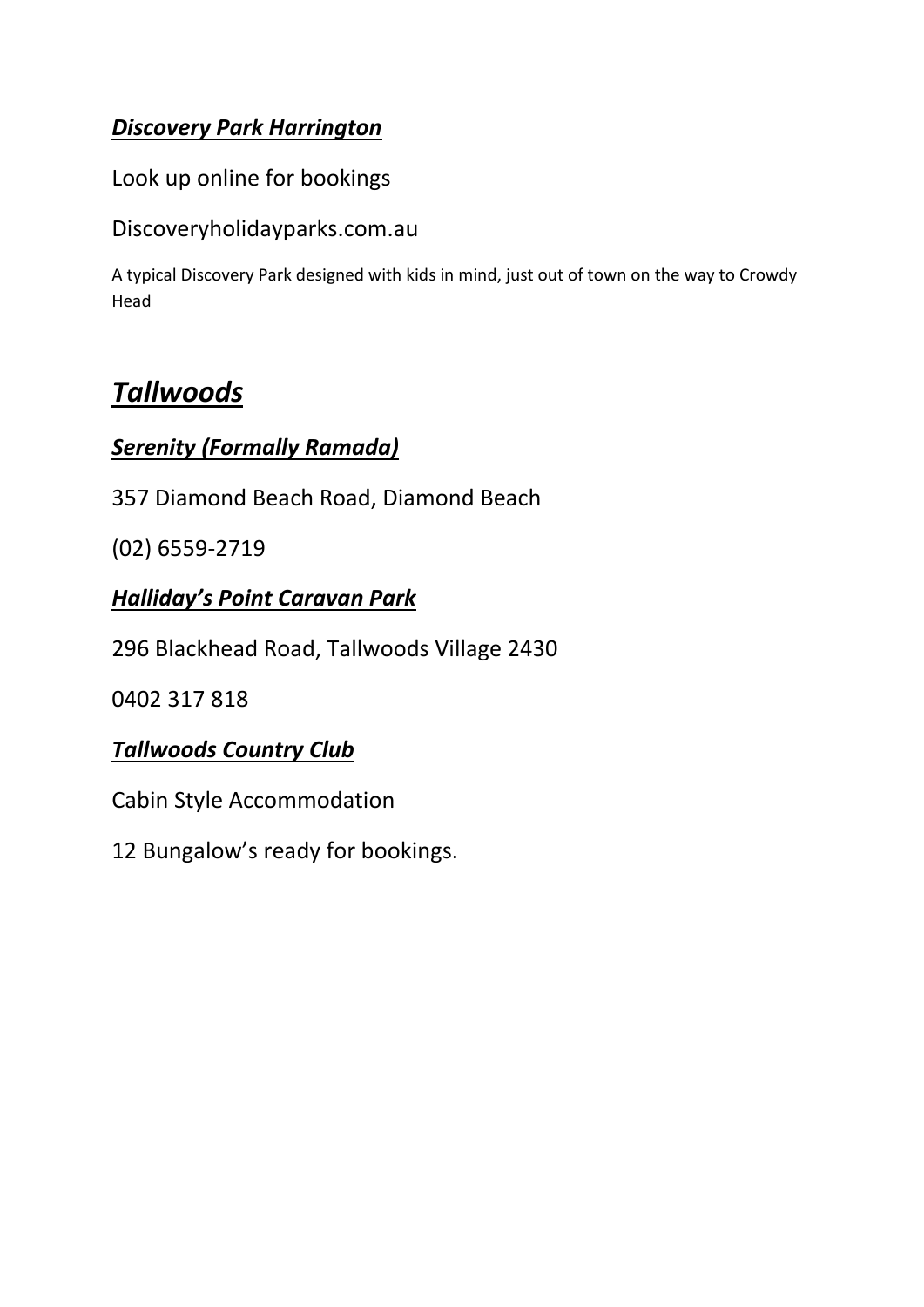# *Taree*

## *Alabaster Motel*

23-25 Oxley Street Taree NSW 2430

(02) 6556-1455

## *Caravilla Motel*

33 Victoria Street Taree NSW 2430

(02) 6556-1822

#### *In Town Motor Inn*

77-79 Victoria Street Taree NSW 2430

(02) 6552-3966

## *Midlands Motel*

42 Victoria Street Taree NSW 2430

(02) 6552-28787

## *Riverview Motor Inn*

8 Crescent Avenue Old Pacific Hwy Taree NSW 2430

(02) 6552-2122

## *Taree Country Motel*

145 Manning River Drive Taree NSW 2430

(02) 6552-2491